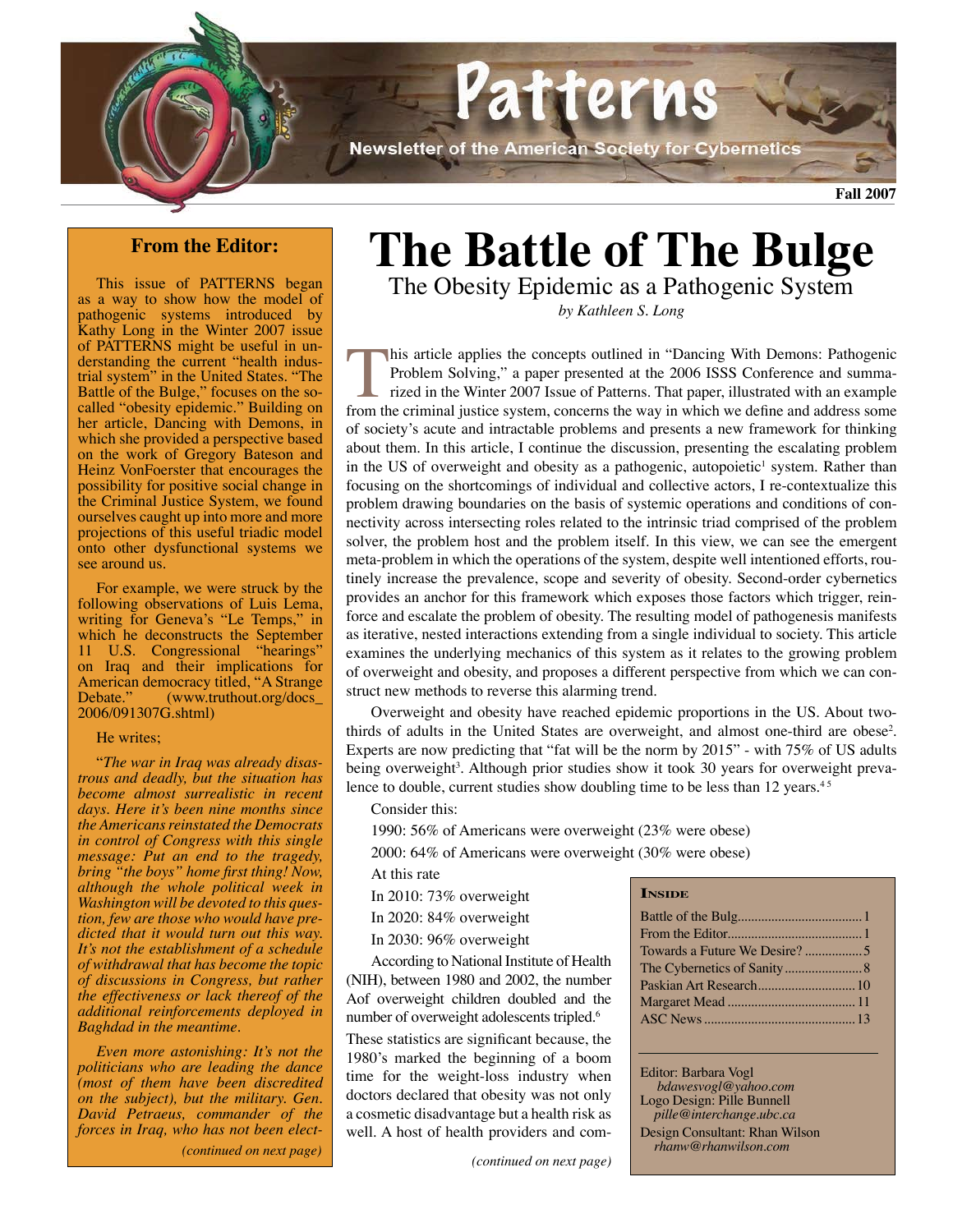#### **From the Editor: (**continued**)**

*ed. But these discussions center on his assessment. As though the institutions of American democracy had proved inadequate. As though, in the absence of finding a way out, everyone was fo- cusing on the medal-covered torso to turn it alternately into a reassuring wall of protection or a convenient out- let. George Bush has a clear goal. To maintain as strong an American presence as possible in Iraq up until the end of his term. His veto power is his trump card. He has brought the game onto his ground. And the ground is clogged up: The threads he has woven like a spider's web prevent anyone from moving freely. What remains the most terrifying and outrageous is the date chosen to conduct the discussion: September 11, the day of mourning for America. Six years later, a forced connection between the attack against the twin towers and the invasion of Iraq is emphasized once again. That's more than a surprise. It's an insult to the truth."* 

*(*Translation: Truthout French lan- guage editor Leslie Thatcher.)

This may seem a digression from the original intent for this issue but we want to emphasize that learning to think holistically, looking for the patterns which connect, and the importance of observing how we are observing, might prevent the sense of helplessness, or sense of outrage, or depression demandinghuge doses of Prosac (thus contributing to our "health industrial system") …you name it. All these personal feelings are coming to the surface when we are involved in systems that don't seem to be doing what we always thought they were supposed to do.

 Whether we look at current health systems, criminal justice systems, or political systems, the message of this issue of PATTERNS is that if we want to understand the importance of Cybernetics as a method for gaining more useful information that would help us in these troubling times, it is important to become aware that the manner of observing influences that which is observed.

Sound outrageous? Yes, but in look-<br>ing at a system like the United States health system, and asking, what are all the possible behaviors that this system can produce in relation to corresponding system's needs, it radically changes the system we are observing. This is illustrated in the book, Introduction to Cybernetics, by W. Ross Ashby (John Wiley & Sons, Inc. N.Y. 1963). He comments that "Cybernetics envisages a set of possibilities much wider than the actual, and then asks why the particular case should conform to its usual *(continued on next page)* panies hurried in with "cures" for the new disease<sup>7</sup>. After more than twenty years of "battling the bulge", we are fatter than ever and the weight-loss industry continues to boom.

**does," then the purpose of this system is to** 

There is little doubt that Americans are frantic about If the purpose being overweight. A 2006 marketing study<sup>8</sup> revealed, "With no end in sight for America's obesity problem, **of a system** demand remains strong for all kinds of weight loss of **a** programs, fueling a \$55 billion U.S. industry,which is **is "what it** expected to reach \$58 Billion in 2007 and \$68.7 billion by 2010." The direct and indirect costs associated with obesity are staggering. As it continues its upward spiral, obesity brings with it a host of related health problems including diabetes, hypertension, heart disease, stroke, and cancer. In addition to physical health problems, there is increased psychological risk for depression and other mental health disorders. Obese children, teenagers and adults comcompanies hurried **create an obese** in with "cures" for the new disease<sup>7</sup>. After more than twenty years of "battling the bulge", we are fatter than population. ever and the weight-loss industry continues to boom.

There is little doubt that Americans are frantic about being overweight. A 2006 marketing study<sup>8</sup> revealed, "With no end in sight for America's obesity problem, demand remains strong for all kinds of weight loss programs, fueling a \$55 billion U.S. industry,which is

expected to reach \$58 Billion in 2007 and \$68.7 billion by 2010." The direct and indirect costs associated with obesity are staggering. As it continues its upward spiral, obesity brings with it a host of related health problems including diabetes, hypertension, heart disease, stroke, and cancer. In addition to physical health problems, there is increased psychological risk for depression and other mental health disorders. Obese children, teenagers and adults face a heavy social stigma which can lead to marginalization." Moreover, growth in obesity and spending on obese people accounted for 27 percent of the growth in inflation-adjusted per capita health care spending between 1987 and 20019. As spending continues to rise, there is no evidence to suggest the obesity problem is abating. In fact both the problem and its associated costs are spiraling. Considering only the health burden of diabetes brought on by overweight, projections are particularly alarming with a 225% increase in diabetes projected between  $2000$  and  $2050^{10}$ . As secondary to diabetes, heart disease, high blood pressure, stroke, blindness, amputation and renal disease, therefore will increase. The cost in dollars is in the billions. The cost in human suffering is immeasurable.

We blame ourselves, spending more than \$35 billion a year on weight loss products $<sup>11</sup>$ .</sup> We blame the food industry's corporate influence, including how fast food encourages poor nutrition for its own profit<sup>12</sup>. We fault the weight loss industry for exploiting des-*(continued on next page)*

#### **References**

- 1 Wikipedia http://en.wikipedia.org/wiki/Autopoiesis
- <sup>2</sup> WIN National Institute of Health Statistics related to overweight and obesity http:// win.niddk.nih.gov/statistics/index.htm
- $3$  Youfa Wang, and May A. Beydoun The Obesity Epidemic in the United States,  $\rm \AA$  Gender, Age, Socioeconomic, Racial/Ethnic, and Geographic Characteristics: A Systematic Review and Meta-Regression Analysis
- Epidemiologic Reviews Advance Access published on May 17, 2007 http://epirev.oxfordjournals.org/cgi/content/short/mxm007v1 .
- 4 National Center for Health Statistics. Chartbook on Trends in the Health of Americans. Health, United States, 2006. Hyattsville, MD: Public Health Service. 2006.

*(references continued on next page)*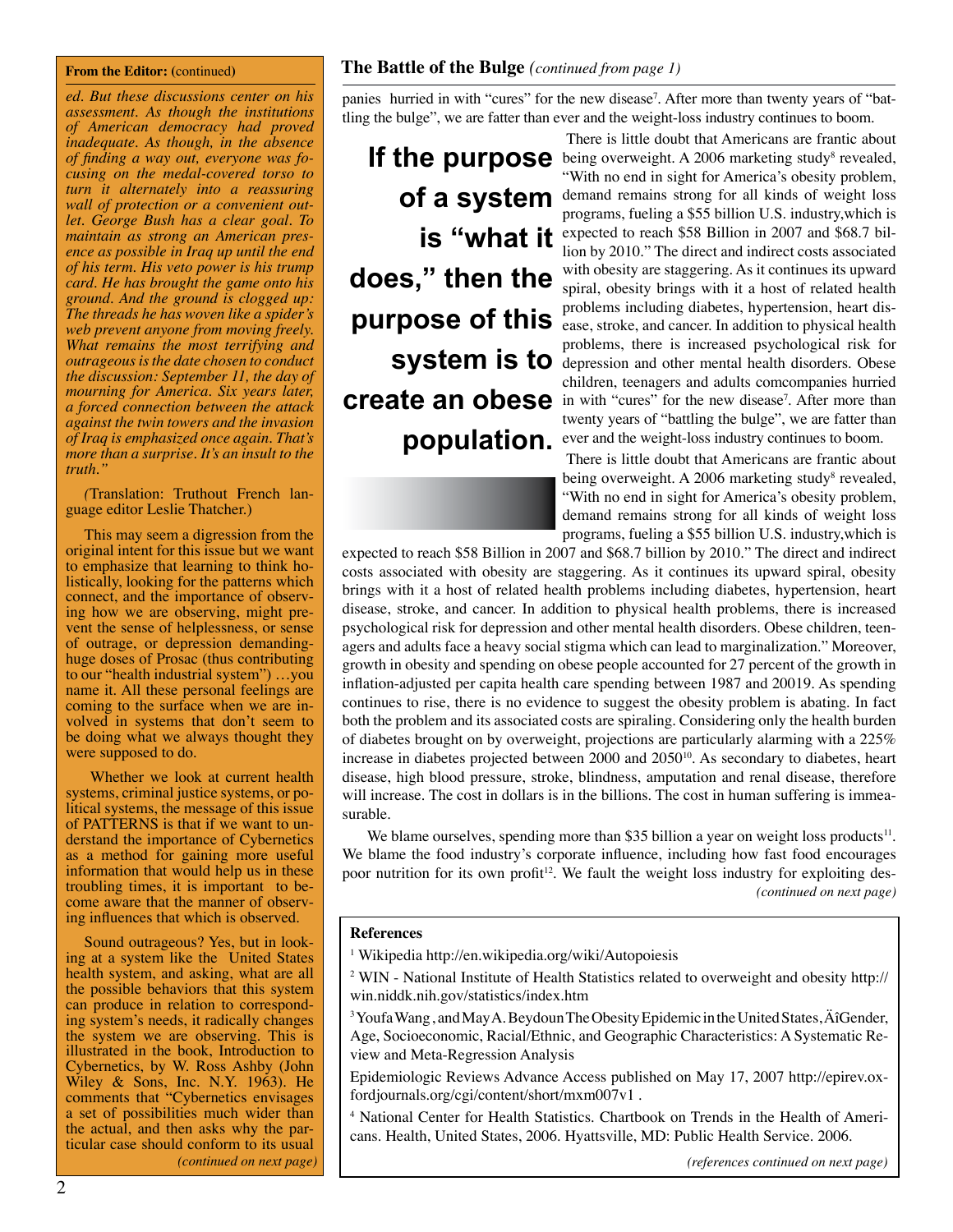## **The Battle of the Bulge** *(continued from page 2)*

perate dieters with false and misleading claims in weight-loss ads 13.We fault the media and fashion industry for portraying unrealistic role models<sup>14</sup> engendering eating disorders such as anorexia nervosa and bulimia to lose weight. We blame the government for imposing continuously tightening standards. For example in 1985 a person was defined as obese if their BMI (body mass index) was above 27.5. 15 A couple of years later the threshold was lowered to 25 making millions of Americans obese with the stroke of a pen<sup>16</sup>. There are abundant culprits and a plethora of "cures", and we are in worse shape than ever.

Obviously, over recent decades our methods for understanding and resolving this crisis have failed us. By focusing solely on individual elements in this complex system, we have obscured the powerful systemic patterns that would otherwise illuminate the escalating dance of interacting parts in this pathogenic system<sup>17</sup>. I use the term pathogenic dance<sup>18</sup> to describe the behavior in problem-solving systems which, despite the good intentions of individual actors actually increases the problem in prevalence, scope and severity. Obesity is the manifestation of a complex pathogenic system. It is a problem woven of environmental, genetic, behavioral, physiologic, cultural, social and economic factors. In this

case, obesity is not the problem, but a product of this pathogenic dance cascading recursively from an individual to an entire society. Like other pathogenic systems, the design is emergent and the result is an increase in the size, scope and severity of the problem - in this case obesity. Stated differently, if the purpose of a system is "what it does"1, then the purpose of this system is to create an obese population. Sound preposterous? Systems have their own intelligence. Although we yearn for the simplicity of a conspiracy or a culprit to hold responsible, it is unlikely that there is a master architect. The powerful dynamics in this system are selfgenerating and self-regulating with all attempts at change producing only a temporary remission, before rebounding.

Food Loss dustry Figure 1 Recursive System

Indeed, dieting is associated with a high rate of recidivism referred to as yo-yo dieting. Over the long term in the vast majority of persons, regardless of the weight loss method used<sup>19</sup>, the system will rebound. Maintenance of weight loss is the most difficult part of any weight management program.

To produce lasting change, we must understand the mechanics of this recursive system, including the three key interacting, functional elements and their dyadic relationships that drive it. Like Chinese nested boxes, recursive systems contain and are contained within systems similarly organized.

I use the following terms: *"problem"*(blue circle), *"host"*(green circle) and the problem solver or *"expert"*(orange circle) to refer to the three intersecting elements in a pathogenic system. (See figure 1) At the micro level of recursion, this entire system can manifest in a single individual, as is the case in this example, with three elements: the *"problem"* itself (Food), the weight-conscious individual (WCI) or *"host"* of the problem, and a weight loss *"expert"* (WLE) we engage to help us. Together they form a triad with the *(continued on next page)*

5 Epidemic Increase in Childhood Overweight, 1986-1998 JAMA 286:2845-2848 (2001)

6 Carol Torgan, Ph.D. Childhood Obesity on the Rise http://www.nih.gov/news/Wordon-Health/jun2002/childhoodobesity.htm

7 Elizabeth Rosenthal New York Times, July 16, 2007 Commercial Diets Lack Proof Of Their Long-Term Success http://query.nytimes.com/gst/fullpage.html?sec=health&res =9E0CEFDE1030F937A15752C1A964958260

8 Marketdata Enterprises, Inc. The U.S. Weight Loss and Diet Control Market (9th edition) April 1, 2007 389 Pages - Pub ID: RF1475489

9 Kenneth E. Thorpe, Curtis S. Florence, David H. Howard, and Peter Joski October 20 ,2004 Health Affairs, the policy journal of the health sphere The Impact Of Obesity On Rising Medical Spending http://content.healthaffairs.org/cgi/content/full/hlthaff.w4.480/DC1

*(references continued on next page)*

#### **From the Editor: (**continued**)**

particular restrictions." We see a tech-<br>nologically more complex health indus-<br>trial system which is becoming dysfunc-<br>tional in relation to human needs within present traditional restrictions.

In 1963 Ashby writes of the scientific recognition of complex systems which are so dynamic and interconnected "that ly acts as cause to evoke alterations in others, perhaps in a great many others. Until recently, science tended to evade the study of such systems, focusing its attention on those that were simple and, especially, reducible.

*"In the study of some systems, however, the complexity could not be wholly evaded. The cerebral cortex of the free-living organism, the ant-hill as a functioning society, and the human economic system were outstanding both in their practical importance and in their intractability by the older methods. So today we see psychoses untreated, societies declining, and economic systems faltering, the scientist being able to do little more than to appreciate the full complexity of the subject he is studying."*

Ashby goes on to say that today, 'complexity' is a scientific subject in it's own right and that *"Cybernetics offers the hope of providing effective methods for the study and control of systems that are intrinsically extremely complex. It will do this by first marking out what is achievable (for probably many of the investigations of the past attempted the impossible), and then providing generalized strategies, of demonstrable value, that can be used uniformly in a variety of special cases. In this way it offers the hope of providing the essential methods by which to attack the ills, (psychological, social, economic) which at present are defeating us by their intrinsic complexity."*

On page 8, **Philip Lewin** continues this exploration of the shift in per-<br>spective offered by the new Science of Cybernetics in his contribution, "The Cybernetics of Sanity" .

In these times of turmoil, terror, transitions…you name it….. Lewin *"seeks to demarcate an orientation toward the world that appears to be incomprehensible, maladaptive, unhealthy, pathological, delusional, or in some other way is out of keeping with an assumed, commonly-shared experience of howthe-world-is.*" He adds, "For those of us, however, who take our cybernetics seriously and maintain that there is no such simple and transparent thing

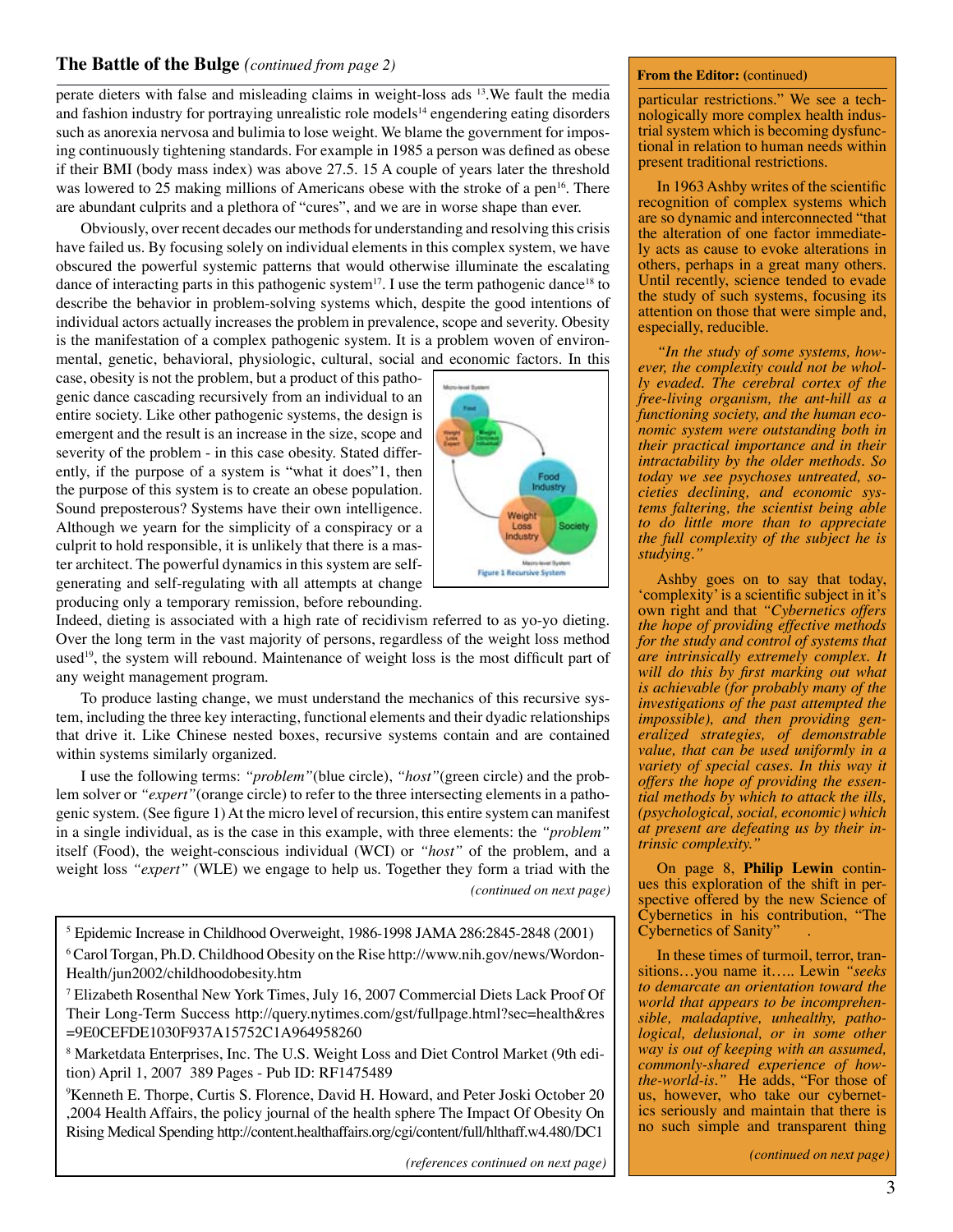as 'how-the-world-is,' the judgment that someone else has got it fundamentally wrong places a special onus upon us."

With this in mind we have included a commentary from Lucas Pawlik, wellknown to readers of PATTERNS (see www. haven.net/patterns/ for an index of past issues) He shares his thoughts on the founders of second order cybernetics and his experience with Heinz Von Foerster. He describes how the cybernetic perspective contributes to our natural freedom and suggests that the "Cyberneticians of the world unite,"coming together in ongoing dialogue in order to create a future we desire. (see p. 5)

We gain hope from the growing number of all those around the world who are involved in what Systems Scientist, Joanna Macy calls "The Great Turning." (See www. joannamacy.net)

And we gain hope from those who are re-cognizing the process through which we humans are truly experiencing our connectedness. (See the upcoming Winter 2008 issue of PATTERNS focusing on Science and Spirituality.)

•••••••••••••

*"In times of change, learners inherit the earth, while the learned find themselves beautifully equipped to deal with a world that no longer exists."*

 *Eric Hoffer*

*"Making mental connections is our most crucial learning tool, the essence of human intelligence: to forge links; to go beyond the given; to see patterns, relationships, context."*

 *Marilyn Ferguson*

*"When old words die out on the tongue, new melodies break forth from the heart; and where the old tracks are lost, new country is revealed with its wonders."*

*Rabindranath Tagore*

### **The Battle of the Bulge -** *(continued from page 3)*

boundaries drawn at the interface where the synergy in their interaction is represented by the shaded portions between the circles. At a macro recursion the roles become collective, as the *"problem"* (Food Industry), the *"host"* of the problem (Society) and the *"expert"* (Weight Loss industry) As we examine complex living systems, we must consider at least two recursive levels simultaneously. It is important to note that these recursions are not separate systems, but a single complex systemic pattern. The patterns of the micro system are mirrored into and manifested within the framework of systems at the macro level. As part of the same pattern, the micro level makes visible the macro, which doesn't exist without the micro. As an individual event, overweight or obesity instantiates the value or policy which in turn, defines the event. To examine the mechanics of this system, we

**As part of the same pattern, the micro level makes visible which doesn't exist without** 

begin with the problem-host dyad.

#### **Problem-Host Dyad**

To the weight-concerned individual (WCI), feedback from multiple sources confirms the existence of a weight problem. Over the decades, our 'role models', who serve to inform our idea of "normal" or "ideal", have become thinner. For instance, over the last decades, in the fashion industry, the average runway model has gone from a size 6 to size 2 to size  $0^{20}$ . Additionally, when the Department of Commerce officially **the macro,** withdrew the commercial standard for the sizing of women's apparel in 1983, it paved the way for "vanity sizing". Vanity sizing<sup>21</sup> refers to sizing practices which are on average 6 sizes larger than the original standard. So, for example, a size 12 on the old standard would correspond to today's size 6, while a size 6 on the old scale would be what is known today as size zero. Shrinking models and clothing sizes create a "fun the micro. buse mirror"effect which distorts feedback and contributes to an array of unhealthy behaviors, including a preoccupation with food and self. This distortion was captured in a 2003 study which found that, "females tend to overestimate their body size, so they pursue an ideal much slimmer than their perceived current body

and so feel dissatisfied"<sup>22</sup>. In this pursuit, food becomes an enemy or *problem* to be conquered by the host.

 The problem-host dyad is a relationship created when the *"problem"* is externalized, reified as a separate entity and imbued with the ability to behave. The problem might be identified as hormonal imbalance, depression, or metabolism. In what ever way, the "problem" is stated, it is removed from its context and treated as a separate entity. In this case, food is the identified *problem*. More specifically, it is the host's relationship to food

<sup>10</sup> Center for Disease Control Publication Diabetes - Disabling Disease to Double by 2050 http://www.cdc.gov/nccdphp/publications/aag/ddt.htm

<sup>11</sup> Diet Industry Is Big Business NEW YORK, Dec. 1, 2006 http://www.cbsnews.com/ stories/2006/12/01/eveningnews/printable2222867.shtml

<sup>12</sup> Super Size Me (2004) an Academy Award-nominated 2004 documentary film, directed by Morgan Spurlock http://www.supersizeme.com/

<sup>13</sup> Ellen Goodstein 10 secrets of the weight-loss industry http://www.bankrate.com/brm/ news/advice/20040113a1.asp

14 Rebecca Johnson Vogue "Walking a Thin Line" April 2007

<sup>15</sup> The Second National Health and Nutrition Examination Survey. 1976-1980 data from USA

<sup>16</sup> Paul Campos The Diet Myth: Why America's Obsession With Weight Is Hazardous *(references continued on next page)*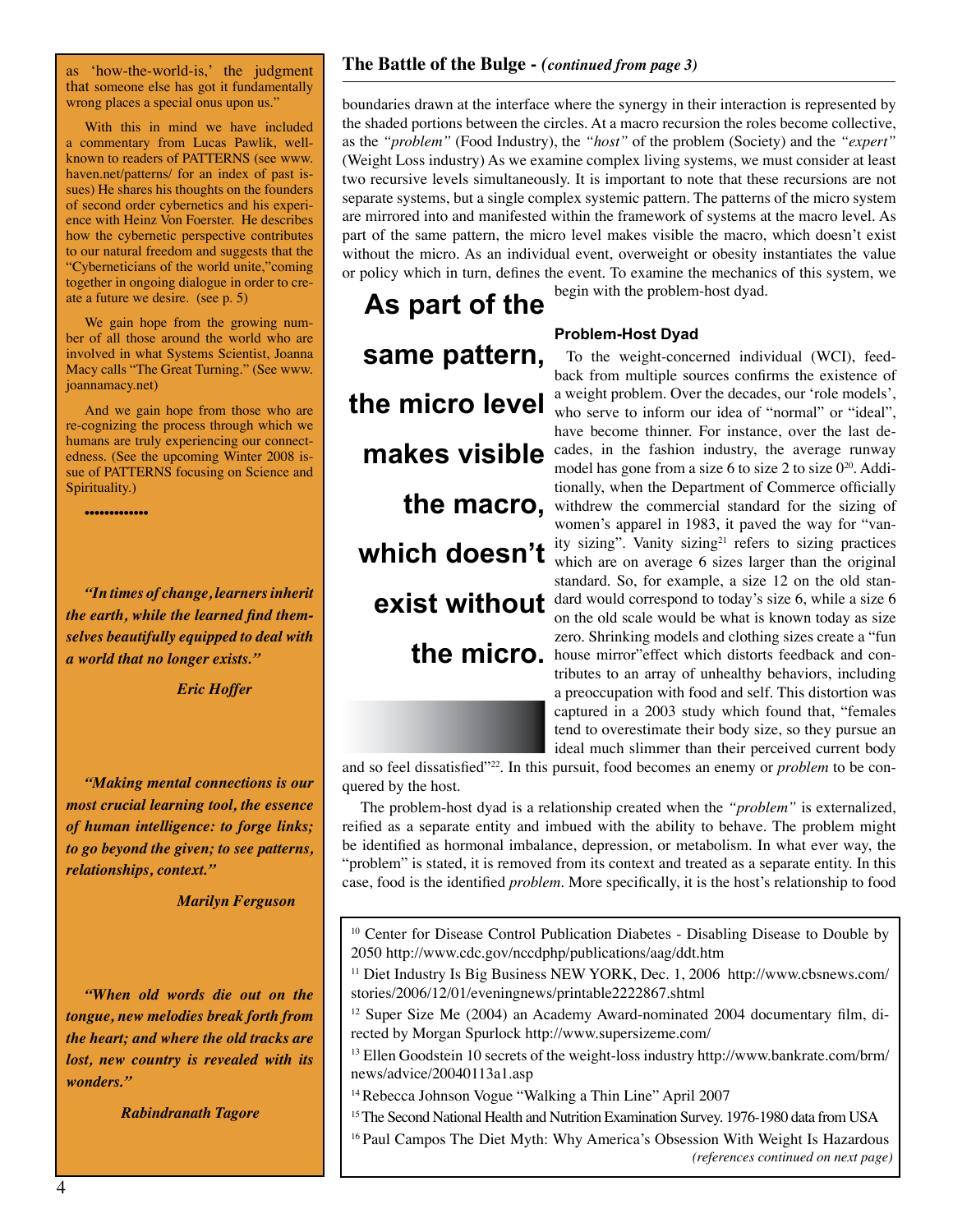which is "causing" overweight. The *problem-host* dynamic is complementary, as they exchange opposite behaviors like that of predator and prey. The weaker the host's "willpower" the more susceptible he• is to the lure of food. The more he succumbs and the pattern is reinforced, the weaker he becomes to the next temptation. *(\* Although hosts can be male or female, to simplify for the reader I will use the pronoun "he".)*

## **Host-Expert Dyad**

At the micro point, the lowest recursive level, the *Expert* role is filled via information from friends or the media. There is no shortage of information on this subject. Turn on any talk show, browse the magazine rack at the grocery store and the host is bombarded with the latest, often conflicting, weight loss secrets. It's no accident that weight loss headlines abound – they are designed to boost magazine and book sales. Amazon shoppers alone appear to spend about \$44 Million a year on diet books<sup>23</sup>.

In subsequent recursive levels, the Host turns to outside Experts such as doctors and pharmaceutical scientists for help in the form of diet advice, drugs, surgery, etc. Similar to the Problem-Host dyad, this dynamic is also complementary. However the pattern

**For the Expert, the "battle of the bulge" captures the American mindset of "going to war" against a problem.**

#### is that of dependency and control. The more the host relies upon *experts* to control his internal states, the less he is self-regulating. The less he assumes accountability for his situation, the more he depends upon *experts* to solve his problem. Despite the up to 90% recidivism rate, the host continues to turn to experts for the latest diet, drug, surgical solution and quick fix in a desperate search for the magic formula or plan for weight loss.

## **Expert-Problem Dyad**

For the Expert, the "battle of the bulge" captures the American mind-set of "going to war" against a problem. Whether we are waging "the war on poverty", "the war on drugs", "the war on terror" or "the war on cholesterol", this mental model and metaphor provides the guiding framework for problem solving.

At the core of this dynamic lies Bateson's epistemological error which divides the individual problem solver's (Expert's) conscious will from the self in a belief that he can exert unilateral control over the identified problem.

Collectively, Experts reflect the same error in epistemology. As an industry which includes diet experts, doctors and pharmaceutical firms, their battle objective is to make it

<sup>17</sup> Kathleen S. Long Dancing with Demons: Pathogenic Problem Solving from the Proceedings of the 50th Annual Meeting of the ISSS, July 2006 http://journals.isss. org/index.php/proceedings50th/article/view/336/193

18 Kathleen S. Long Angels and Demons: Positive OD and Wicked Problems OD PRACTITIONER Vol. 39 No. 1 2007

<sup>19</sup> Douketis J. and Feldman W. Prevention of obesity in adults. In: Canadian Task Force on the Periodic Health Examination. Canadian Guide to Clinical Preventive Health Care. Ottawa: Health Canada, 1994; 574-84.

20 US Dept of Commerce http://ts.nist.gov/Standards/Conformity/upload/womens-ps42-70.pdf

21 http://en.wikipedia.org/wiki/Vanity\_sizing

*(references continued on next page)*

# **Towards a Future We Desire?**

*Dr. Pawlik is a Viennese who understands perception and cognition as living art forms which through communication create the poetic invention we call history. The key of human sustainability in evolution lies for him in understanding the circularity of our thinking, talking and acting on a personal as well as global level.*

*Practicing a systemic style of writing "Wissenschaftspoesie," he presents scientific knowledge within the development of personal histories and the embedment in dialogical forms such as letters, dialogues and storytelling.*

*"Act in a way so that the relation between form and contents becomes obvious!"*

I am interested in making the ideas of second order cybernetics and the concept of circularity known to the general public and I commonly use Heinz von Foerster's and Humberto Maturana's ideas as synonyms for the above-mentioned approaches, relying on their metaphors in articulating the concepts we feel strongly related to. This is not because we consider the work of other cyberneticians or system thinkers less important. I regard Heinz's, and Maturana's work as my starting point for a private as well as public dialogue aimed at overcoming notions of "objectivity" and separateness which, in my understanding, threatens all of us. I feel that this process should be accessible for everyone who wants to participate in it and that a lot of work on a lot of different levels has to be done to succeed. Kathleen Long has already addressed this issue under the title, "Dancing With Demons: Pathogenic Problem Solving" in 1992, a contribution also published in "Patterns." (see PATTERNS, Winter 2007)

I believe the question of how to deal with circularity is of crucial importance and that it is worth taking one's time to find a way which is not just another kind of "pathogenic problem solving." How can the people who consider themselves cyberneticians or systems thinkers or are simply interested in the notions of circularity and connectivity come together and act together? I think it is dangerous to turn Heinz and others who unfortunately are no longer with us into gurus. With those who are still with us we share the task of establishing a dialogue inviting others and integrating thoughts of those living and no longer living. The point is looking for the future

to Your Health Penguin USA 2005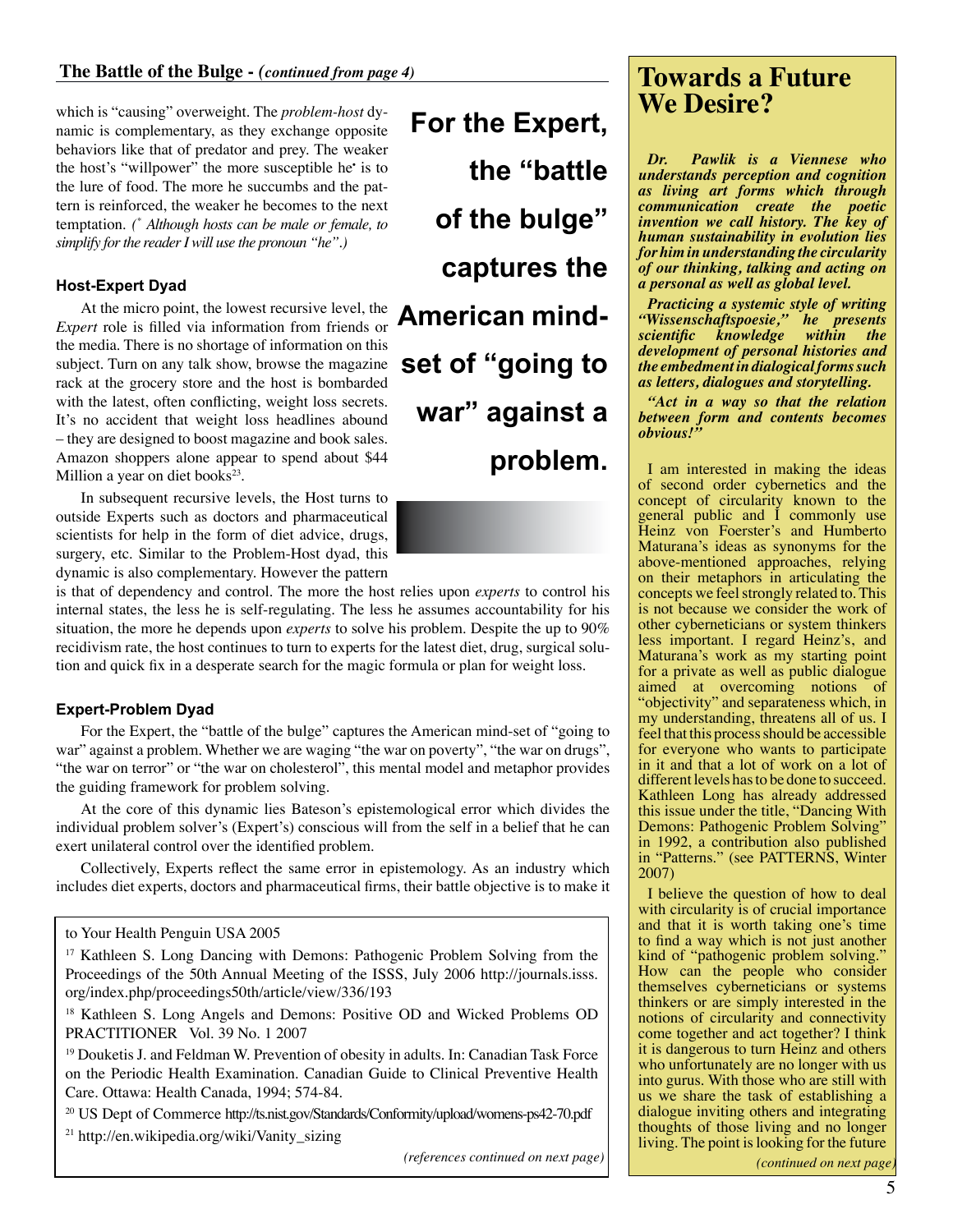and perceiving the present since it is our task to focus on how we deal with each other and our perspectives. The dead have not to worry any longer, they have made their decisions, and it is up to us to interpret what we make of them and to create our future ourselves. Doing that, we decide who we are.

I would like to use the following excerpt from an interview with Heinz on the occasion of his 80th birthday by Franz Kreuzer as a point of departure. The passage is concerned with why Heinz did not see himself as a guru and was not interested in becoming one. Starting with Heinz', own view may make my relation with him as well as the dangers and possibilities connected with this relation understandable.

**Franz Kreuzer:** What strikes me, and this is not a compliment related to your birthday, is that you, "though you have been one of the crucial protagonists of this school of thought from its very beginnings," sold yourself badly or reluctantly through all these decades. Everyone has come upon your name in this context, you are quoted everywhere, and somebody has even published a book (Lynn Segal's, "Das 18. Kamel oder Die Welt als Erfindung'") on you. You have written a lot of things but you have actually never tried to use your obvious talent for presentation to become the pope of this circle of thinking now called Constructivism or to become at least one of its popes like Maturana, Varela, or the very talented Paul Watzlawick. (Abundantly endowed with a gift for bestseller studies, Watzlawick may have the problem that he is not really understood as a scientist and philosopher, as one is tempted to think what he does is entertainment.)

**Heinz von Foerster:** I feel that I was blessed with the gift not to be a guru, a leader, not to create followers, to produce disciples, but to see myself as a parallel ignorant, a team player, as it were, one who is interested, a co-worker. I feel that many of my friends who were unfortunately provided with the talent for being a guru suddenly became unable to think because they began to think as their disciples want them to think. I was lucky that this was not my lot. So I am completely independent, can amuse myself, can converse with young people on the same level. I have just been invited to a major conference on education organized by teachers to speak about knowledge, cognition, etc. I will speak about ignorance and not knowing. This is what fascinates me at the moment.

For myself, I find it interesting that the interviewer was impressed that Heinz never tried to be the (or at least one) official leader of Constructivism. *(continued on next page)*

## **The Battle of the Bulge -** *(continued from page 5)*

harder to gain weight and easier to lose it.<sup>24</sup> Consumers as hosts, support the war effort by spending billions each year on such weight loss solutions.

Although the problem is seen as "Food" at the micro level in this system, at the macro level it is the Food Industry including growers, manufacturers and restaurants. As the "Problem", most of the blame for the obesity epidemic is directed here. Super Size  $Me<sup>25</sup>$ , the acclaimed documentary film which depicted the weight gain and other negative health effects of fast food is one of many sources blaming the food industry for the obesity epidemic. Another suspected culprit is the increasing prevalence of high fructose corn syrup which climbed from zero annual consumption to 62.6 pounds per person from 1966 to 2001 and has replaced has replaced refined sugar in most manufactured foods. Some

**The difficulty with assigning by pointing to the elements, we obscure the patterns that Problem.**

studies suggest high fructose corn syrup may help to undermine appetite control and possibly play a role in weight gain<sup>26</sup>.

The difficulty with assigning "blame" is that by pointing to elements, we obscure the patterns that generate the Problem. Food (at the micro level) and the Food **"blame" is that** Industry (at the macro level) are not the "cause" of the obesity problem. They are elements of a complex pattern. By perceiving a situation through the filter of blame, we obscure the pattern of the whole.

In a pathogenic system, the relationship between the Expert and Problem is structurally dissimilar to the other two dyads. Where the relationships in the Problem-Host and Expert-Host dyads are complementary, this relationship is symmetrical. In a symmetrical relationship there is a juxtapositional exchange of incrementally increasing identical behaviors, like an arms race. While the other two dyads act as negative feedback loops to dampen growth, the symmetrical **generate the** relationship of this dyad creates a positive feedback loop which drives the escalation of the system.

> In the ongoing battle of the bulge, weight loss strategies which may be effective in the short term, produce a subsequent rebound effect and the original lost weight returns along with some extra pounds, the result of homeorhesis. Homeorhesis is a concept encompassing dynamical systems which return to a trajectory, as opposed to systems which return to a

particular state (homeostasis). In this case the system returns to a point along the weight gain trajectory where it would have been, if the system had not been interrupted.

The ultimate effect of this synergy at the macro level is that the weight loss industry and the food industry, through their synergy, incrementally escalate the problem of overweight and obesity which is what sustains them. If through some magic, we could suddenly eliminate overweight and obesity there would be an economic collapse in both the weight loss and food industries.

<sup>&</sup>lt;sup>22</sup> Michael Peterson Teens' distorted body image may lead to unhealthy behaviors American Journal of Health Behavior July-August 20

<sup>&</sup>lt;sup>23</sup> Ethan Zuckerman, The GAP project, Berkman Center for Internet and Society at Harvard Law School, What's Amazon Selling? http://h2odev.law.harvard.edu/ezuckerman/amform.html

<sup>24</sup> Deborah Cohen 2-20-07 Washington Post. A Desired Epidemic: Obesity and the Food Industry http://www.washingtonpost.com/wp-dyn/content/article/2007/02/20/ AR2007022001336.html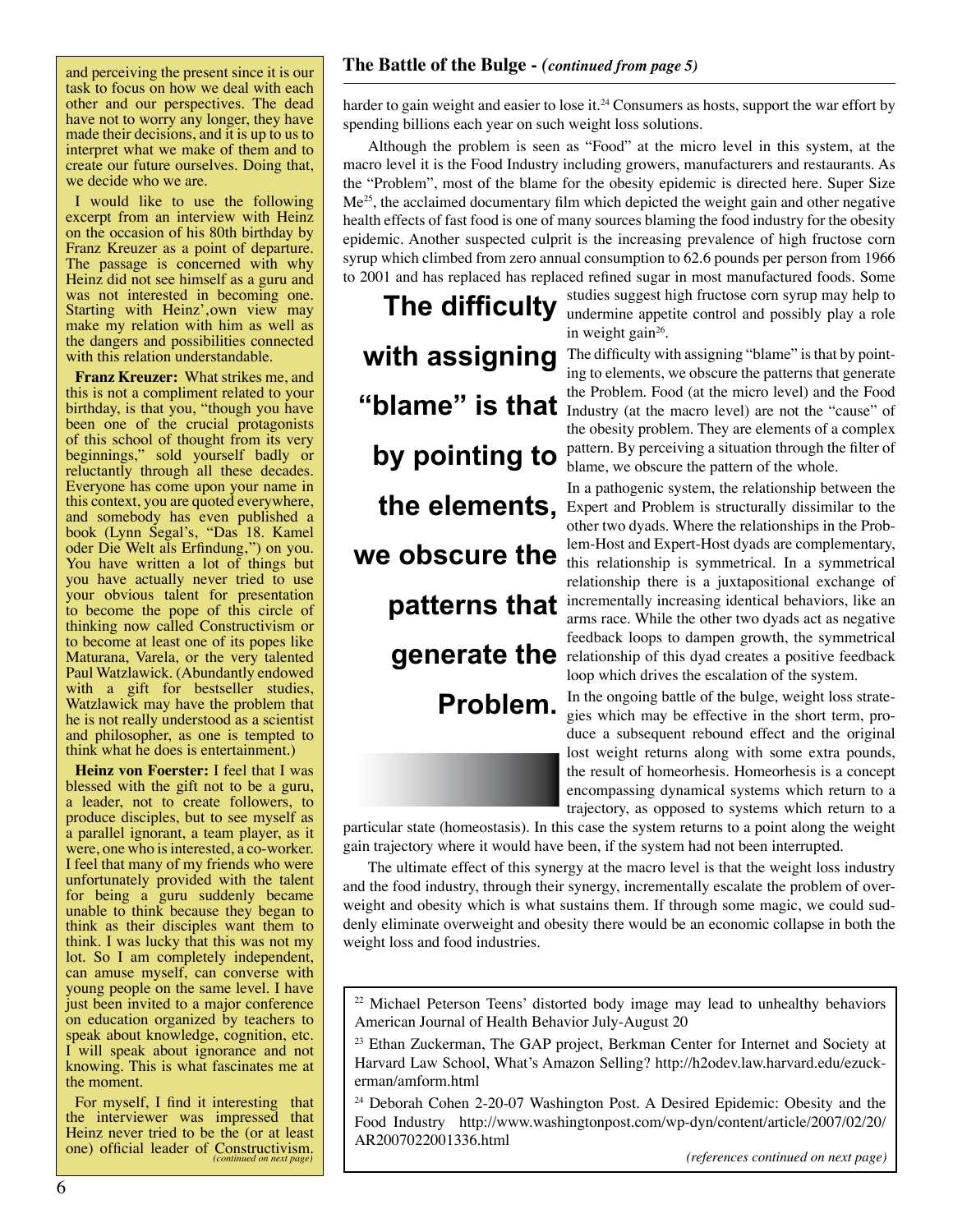Marketdata, Inc. estimates that the total U.S. weight **We have created an**  loss market is currently worth \$58.7 billion annually and includes:

- Retail meal replacement sales were \$1.17 billion in 2006.
- Bariatric surgeries reached record levels of 177,000 in 2006, represent a \$4.4 billion market.
- Diet food home delivery is growing into an \$800 million market segment. The average monthly cost for consumers is \$725.
- Weight loss programs like Weight Watch **of symbiotic**  ers (\$1.2 bill.), NutriSystem (\$568 mill.), LA Weight Loss (\$500 mill.), Jenny Craig (\$462 mill.), Slim-Fast (\$310 mill.), Herb alife (\$271 mill.).
- Diet sodas' share of all soft drinks has ris en to 29.5%, almost the historical peak, and this is forecast to rise to 31%. This segment was worth \$19 billion in 2006.
- Diet drugs account for about \$459 million an nually

In addition, in 2001, the revenue generated by obesity-related health problems represented 2 to 7% of total healthcare spending or US \$123 billion.27 Current total spending exceeds \$200 billion annually and it continues to grow. We have created an "Obesity-Industrial Complex", which, like the military-industrial complex28, is comprised of symbiotic relationships which create mutually reinforcing economic relationships.

This pathogenic system expands in a fractal-like pattern in three ways:

- Rotating roles through the system, expanding horizontally
- Subdividing the problem to create new experts, products and services.
- Generating supportive industries and cradle-to-grave supply chains e.g.; Enfamil (food substitute for infants) to Ensure (food substitute for the elderly or infirm)

## **Recipe for a Healthy Society**

Regrettably, there is no cookbook solution for this problem. This is a complex problem requiring a complex solution in which the problem is not solved, but dissolved. The long term strategy must entail both macro level economic and social components coupled with micro level accountability building.

Whatever the ultimate solution, it will require systematically decoupling the three pathogenic dyads thereby interrupting the destructive pattern in this system, correcting the epistemological errors and restoring the host to an autonomous, self-regulating state.  $\bullet \bullet \bullet$ 

25 Super Size Me (2004) http://www.supersizeme.com/

<sup>26</sup> Sally Squires Washington Post Tuesday, March 11, 2003; Sweet but Not So Innocent? High-Fructose Corn Syrup May Act More Like Fat Than Sugar in the Body

 $27$  World Health Organization. Obesity: Preventing and Managing the Global Epidemic. Technical Report Series no. 894. WHO, Geneva, 2000.

28 Wikipedia http://en.wikipedia.org/wiki/Military-industrial\_complex

**"Obesity-Industrial Complex' which, like the militaryindustrial complex, is comprised relationships which create mutually reinforcing economic relationships.**

That Heinz never claimed an official leading position within the hierarchies of cybernetics is rather peculiar given the fact that he was quite "the Senior" and for some time the only one still alive from the original group of cyberneticians.

Although he had the prerequisites for claiming leadership he did not even make an attempt to do so. (he was not only a student of the Viennese circle, had an exemplary character for the Macy Conferences but was also related to Ludwig Wittgenstein in various ways.) I got to know Heinz through people who were Wittgensteinian thinkers and one of the first things I came to like about Heinz was that he did not refer to Wittgenstein as a guru.

Heinz always supported the independence and career of people who Franz Kreuzer calls the "popes" of constructivism such as Maturana and Varela, as well as many others not mentioned here like Spencer-Brown, Gotthart Gunther, or Gordon Pask. He did not try to compete with them or make them his followers.

Considering what Heinz claims to gain from not being a guru (not being dependent on your followers, being openly ignorant, being able to amuse yourself, being able to talk with others on the same level) fits very much my personal experience of him.

I think a lot, if not most, of the interest in Heinz's thinking is directly connected with the attributes mentioned. I believe that the need for great scientists who dare to be openly ignorant, with whom one can amuse oneself and converse on the same level is so great that it encourages the danger of making him a guru.

Yet, it is of vital importance to relate the metaphors of circularity to an understanding of our society. So to me it doesn't happen accidentaly that the description of Second Order cybernetics definitely fits the description of a human society I would like to live in. "First order hierarchy disappears. Each component in the loop contributes to the control of the whole. In effect, each component controls the other and the controller/controlled distinction is seen as a matter of role. The circular form of the cybernetic system is no longer disguised."

I think if one acknowledges circularity and views oneself as a participating observer one cannot but work for a society in which our interconnectedness is obvious to all of us and can easily apply this to the interconnectedness of our minds in terms of thoughts, words, deeds, and modes of perception, to our interrelatedness as humans, and to the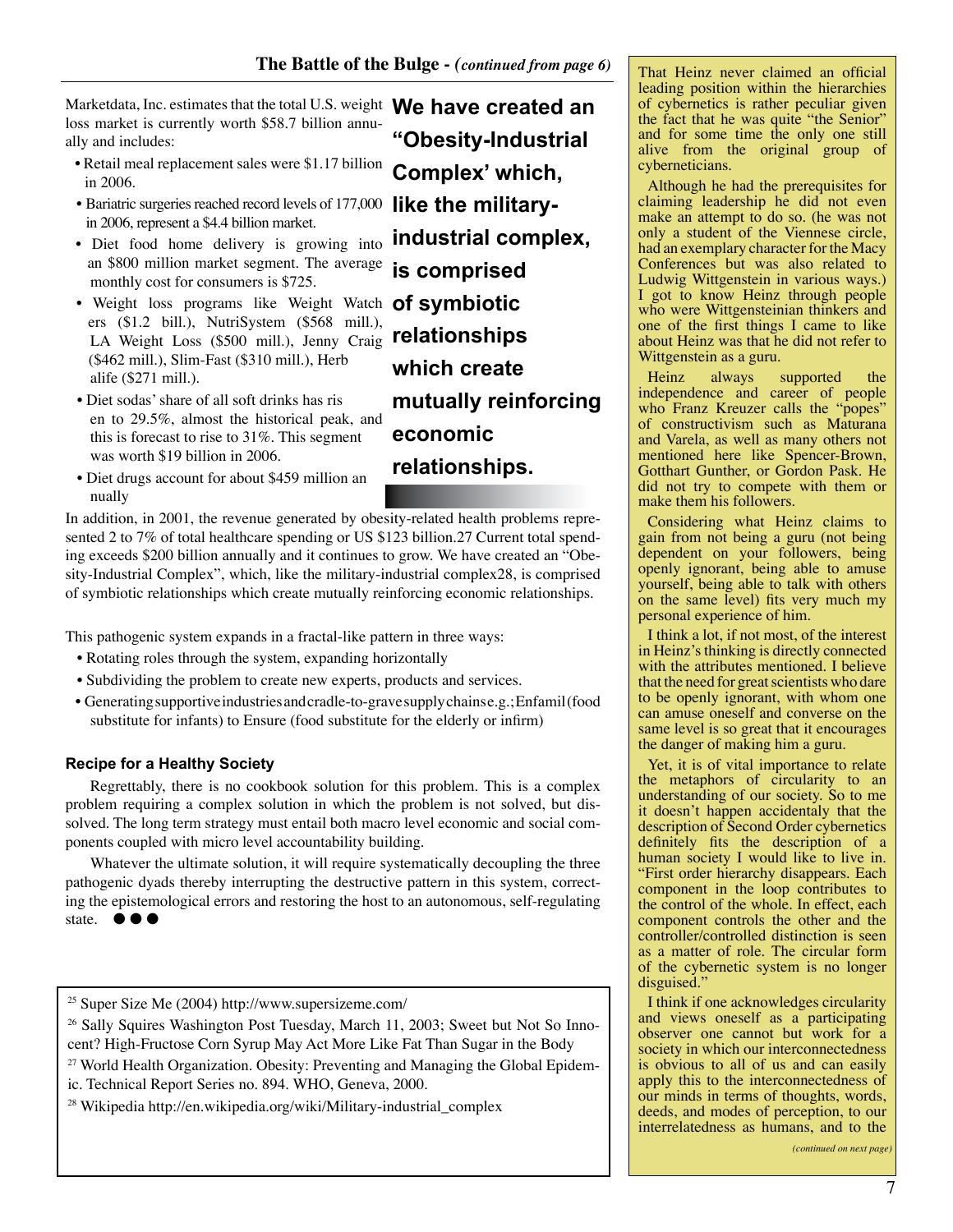unity we form as organisms with our environment.

Looking at Heinz's "On Constructing<br>a Reality," "On Self-organizing Self-organizing Systems and Their Environments," "Responsibilities of Competence," "Responsibilities of Competence,"<br>and "Perception of the Future and the Future of Perception," I see him working on the realization of a second order cybernetics and am struck by his deep understanding of its concepts of circularity as a participating observer. His sense of responsibility is obvious when reading his ASC 1971 keynote address in which he emphasized that "we can no longer afford to be knowing spectators of a global disaster," and that "our competence gives us the responsibility to act."

One does not have to be a member of the ASC to agree and say let's come to terms on how to act.

"To form a global society which is not so much for cybernetics as it functions cybernetically," is another suggestion one comes upon in "Responsibilities of Competence" which still seems to me an appropriate goal for second order cyberneticians. I think it is exactly this kind of thinking in which I see him striving for the creation of a community that is willing to act. So when Heinz says that he understands the exhortation, "Cyberneticians of the world, unite!," as a public appeal to create such a community, I see our efforts just in the same light. We are picking up on this task not because we consider ourselves superhuman, but because we think in second order ways, which means that we are free to act towards a future we desire. We search for new ways of communication, for ways to articulate our perspectives as cyberneticians and participating observers. We use our competence and our gifts as Barbara Vogl has used her gift of listening and letting one speak his/her mind for decades to encourage a dialogue amongst the most different kinds of people. Browsing through "Patterns" you will not only find thoughts of Heinz, Varela, Herbert Brun, and Maturana, but also those of many others from all around the world, involved in a dance-like conversation. This dance should continue and transform itself into a new pattern to create a larger platform for even more diversity and interaction between different groups of people.Heinz made a very profound impression on me, but I cannot see him as a guru. When I began to study at the university, I regarded the ego as a state of trance sustained by suggestions and *(continued on next page)* et me begin by acknowledging that sanity is an extremely difficult topic to talk about. Once we leave the clinical realm, we are somewhat at sea. Even within the clinical realm, things are not so clear. However, for the pu talk about. Once we leave the clinical realm, we are somewhat at sea. Even within the clinical realm, things are not so clear. However, for the purposes of this paper, we can think of clinical insanity as largely identifiable through behaviors and beliefs that seem bizarre and incongruent with our commonlyin the last two decades come to be associated with unusual neurological substrates within the brain.

> My concern here is not really with these extreme states, at least not in the first instance. Instead, by "sanity" I am thinking of the word in its root, "sanus," of health, of soundness, of being of sound mind, of a kind of mental cleanliness that allows the same root to inform words like "sanitation" and "sanitary."

> > My question is something meager, something like, how shall we characterize those conditions in which one seems to be both at peace with oneself, and in which one acts effectively within the world, including acting effectively with respect to perturbations, at least some of which may be unanticipated?

Philip Lewin To put it in a slightly different way, the feeling of one's own sanity is an everyday condition of existence, one ordinarily presupposed in a taken-for-granted sort of way. My concern is to make visible the complex array of factors through which this every-

d a y - ness is achieved, and a secure anchoring within the lifeworld is sustained. The consequence of this complexity is to underscore the fragility of sanity, and the degree to which it depends on the mediation of perturbations to it.

The varieties of human experience, however, make even this everyday sense of sanity somewhat suspect. Think, for instance, of some of the most common locutions in the language – e.g., "he must have been crazy to do that," "are you nuts?," "you've got to be insane to think she loves you," "his policy makes no sense," and so on. That is, in our everyday discourse, notions of sanity and insanity are used in an everyday, colloquial way wherein the speaker clearly does not intend that the person being described is clinically insane. Instead, the speaker seeks to demarcate an orientation toward the world that appears to be incomprehensible, maladaptive, unhealthy, pathological, delusional, or in some other way is out of keeping with an assumed, commonly-shared experience of how-the-world-is. For those of us, however, who take our cybernetics seriously and maintain that there is no such simple and transparent thing as "how-the-world-is," the judgment that someone else has got it fundamentally wrong places a special onus upon us. With deference to Warren McCulloch, we might ask, *what is a knower such that he or she can judge how-the-world-is of another knower?* Perhaps our salvation lies in the complement: and *what is "how-the-world-is" such that it can be judged by a knower?* In a sense, this essay is a meditation on the notion of "how-the-world-is," not in the sense of a univocal and exact ontological description, but in the sense of how a medium does or does not support a coherent life process. After all, I don't have to understand the principles of bouyancy and tides in order to ride the waves; nor will understanding them save me if a riptide carries me offshore.

In his classic essay "The Cybernetics of 'Self': A Theory of Alcoholism," Gregory Bateson gives us one version of an answer to the question of "how the world is." You will recall that in the essay, Bateson describes the epistemology of the alcoholic. The al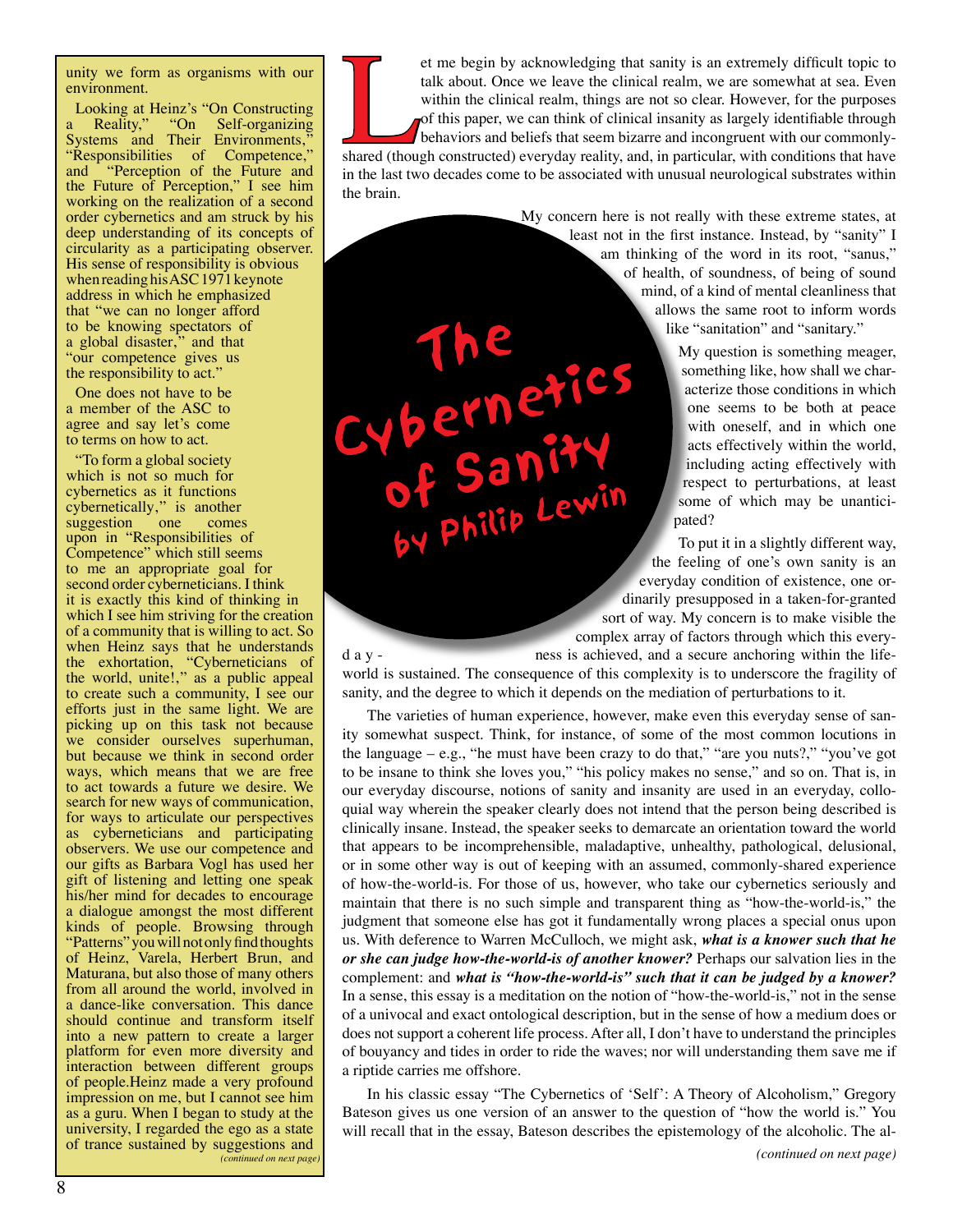coholic, he says, suffers from having a "less correct" epistemology, an epistemology that might be called "pathological" (as Bateson does call such epistemologies elsewhere). The alcoholic opposes his will to the temptations of the bottle in a symmetrical relationship of opposed forces. The alcoholic tests his will by tempting it with drink, and then resisting the temptation. Over time, an escalation occurs. As the alcoholic resists the temptations of the bottle, so the temptations of the bottle become that much more provocative. Inevitably, the will of the alcoholic proves to be too weak to resist the temptation. This battle of opposed forces mimics the structure of a classic Freudian neurosis, in which the forces enjoining the release of instinctual desire – including the superego's desire for punishment following transgression – overpower the poor attempts of the ego to resist. Instinctual release takes place, resulting in neurosis in one case, alcoholic collapse in the other, each condition simultaneously providing both gratification and punishment in the same moment. The very misery of the alchoholic, of the neurotic, is the self-legitimating, if self-punishing, pleasure of their pain.

In contrast, Bateson offers the epistemology of Alcoholics Anonymous, which he describes as "complementary," or what we might call "systemic." The chief epistemic move of the alcholic, once he is ready for AA, is the acknowledgement that he and his will are not opposed to the bottle, but that he and the bottle are both parts of a larger, and more powerful, system over which he, as a part of the whole, has no control. In such a whole, one forms alliances with others – including the bottle – involving them in helping one maintain one's sobriety, gradually reducing opposition rather than escalating it, diffusing tension across the system rather than concentrating it in the one locus – the will of the alcoholic – until it reaches its breaking point.

 Bateson suggests that the system of which the alcoholic and the bottle form parts is a "system which shows mental characteristics." In such a system, "the mental characteristics of the system are immanent not in some part, *but in the system as a whole*" *(Steps, p. 316, Bateson's italics)*.

He goes on to elaborate as follows:

"In principle, if we desire to explain or understand the mental aspect of any biological event, we must take into account the system – that is, the network of closed circuits, within which that biological event is determined. But when we seek to explain the behavior of a man or any other organism, this "system" will not have the same limits as the "self" – as this term is commonly (and variously) understood.

Consider a man felling a tree with an axe. Each stroke of the axe is modified or corrected, according to the shape of the cut face of the tree left by the previous stroke. This self-corrective (i.e., mental) process is brought about by a total system, tree-eyes-brainmuscles-axe-stroke-tree; and it is this total system that has the characteristics of immanent mind." *(Steps, p. 317)*.

The domain of the mental, in other words, may often exceed the physical limits of the strictly biological or neurological.

How does sanity look in the light of Bateson's systemic insights?

Sanity is an exemplary phenomenon to explore through second-order cybernetics. Indeed, I would maintain that it is only understandable from such a perspective. At a first pass, we can say that sanity consists of a process of self-referral, usually implicit, in which one iteratively locates and re-locates oneself with respect to the larger system of which one is a part. Here too, the mental characteristics are immanent in the system as a whole, a whole that entails the human surround of affective, memorial, social, and physical, as well as cognitive, moments.

Indeed, even in our post-Cartesian era, sanity is perhaps the premier instance in which a presumed self-transparency of myself to myself continues to obtain – though the domain of transparency consists not of a reflection on the act of knowing per se, but upon the much more encompassing field of the life-world.

Let me characterize this larger field of the life-world as that of "reality." Reality, in the sense that I am using it, refers to how I make sense of my experience. It is not some presumed objective world described by a detached observer. Rather, it is my experience

*(continued on next page)*

communication, but I felt I lacked the language to properly express what I meant by that. This view had resulted from long conversations with my father about hypnosis and Milton Erickson and Paul Watzlawick. I began to study with the goal to find a language, a system of thinking through which I could understand the implications of such a view. At the philosophy of science institute, I found a group of people of such different disciplines as ecology, psychology, quantum physics, and philosophy similarly interested in the question of the ego and the observer. These were people who would let me participate. When Heinz celebrated his 80th birthday some time later, he also attended a little conference of family therapists where he offered to everyone who was working on some question to write that question down. He would suggest an answer and give people some ideas for further reading. And this is what he did.

My question at that time was: "There are actions we perceive we are causing, and they re-occur in our lives; there are actions that we do not perceive we are causing, and they also keep reoccurring. How can I describe how they are connected with each other?" My question was so long that it was the only one they refused to read. Yet, after a short conversation, Heinz pointed out to me that what I was working on was the concept of self-reference. He suggested I have a look at Bateson's "Metalogues" and after some time a couple of papers arrived from overseas. I ended up writing a book about selfreference, and when writing the "Forget the Observer" article, Heinz introduced me to Barbara, and we began an e-mail correspondence. (See PATTERNS July 2001 and November 2001 ) Heinz was very helpful, enthusiastic, and openminded. He had brilliant ideas, and I experienced him as openly appreciating his colleagues. If you had an interesting question you were willing to work on he would support you as an interested team player not saying, "I know," but "Let's see what you find out, read this, talk to him...," Till his very last days, Heinz was a conversation partner for many people, and it is only natural that there are many who want to keep their conversations going and keep working with others on what they believe is important. When I talk with Barbara I get the feeling that similar things are going on among people influenced by Varela, Bateson, Brun, and many others. Fritjof Capra refers to Bateson as having become a pattern that connects. Varela viewed the world as a dance through which we invent each other. Isn't it worth working for if we can further an ongoing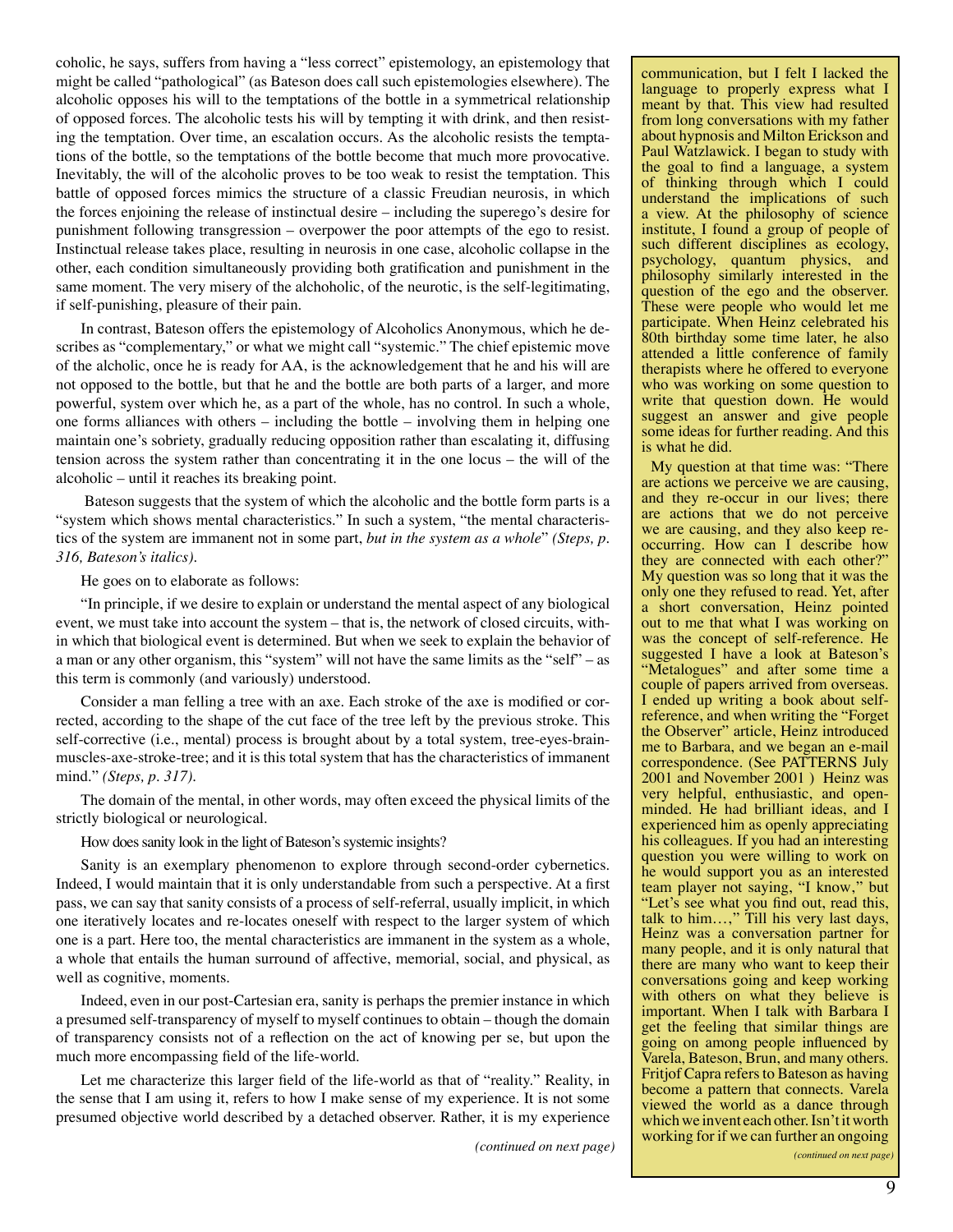dialogue accessible to all people who are somehow linked through their interest in circularity and communication? I think the stimulation of such a dialogue could be part of a cybernetics of the future. Cyberneticians of the world, unite? We may perhaps even leave behind the gurus if we succeed in coming together in a heterarchical manner.

•••••••••••

## **The Blogosphere**

\_\_\_\_*\_Of Interest*

http://onsite01artists.blogspot.com/

http://paskianartresearch.blogspot. com/

#### PASKIAN ART RESEARCH ART AND RESEARCH INSPIRED BY GORDON PASK, 1928-1996 TUESDAY, FEBRUARY 06, 2007

Roots - Audio Visual Wet Ware

More Paskian Art Research, by Roman Kirschner, part of a Cologne group collective "Fur", involving sound generation and some excellent video footage of the process of iron filament generation in action...

#### **Pask's Ear**

Jon Bird at Sussex and co-organiser of Blip, a Brighton based forum for creative art, science and technology has been working with Andy Webster at Falmouth, on a project entitled Tuning Pask's Ear, inspired by an experiment conducted by Gordon Pask in the late 1950's training growing metal dentrites to recognise sounds. The original experiment is documented by Peter Cariani "To evolve an ear: epistemological implications of Gordon Pask's electrochemical devices"

 Below are images and short statements of their current ongoing experiments with electrochemical deposition.

#### Jon Bird

Jon is interested in systems that exhibit evolutionary and learned behaviour. He is working on a micro scale, re-appropriating devices used in bio-technology to grow metal filaments. The devices and associated control equipment enable the programming of many inputs and outputs, once a few teething problems with their unusual use have been ironed out.

#### **The Cybenetics of Sanity** *(continued from previous page)*

of my experience. We can think of "reality," in the sense I mean, as providing fundamental world orientation. As such, it entails a set of factors or existential specifications. We can initially, if incorrectly, locate these specifications as lying between the two poles of a sense of self and a sense of the life-world.

This identification is incorrect, of course, insofar as it reifies the notion of the self. Yet it is hard to ignore some notion of the self when discussing sanity; it seems that it is precisely the sense of self – its adequacy, its cohesiveness – that is at issue in such discussions. "Sanity" and "self" seem to go hand-in-hand, at least insofar as the tradition of thought in the west has developed. Indeed, insofar as modernity is understood in terms of the celebration and autonomy of the individual, it is no coincidence that the terms of both modernity and the self are the same: the presumed self-sufficiency of the knower, set apart from the world, is the condition of each.

Such a notion reaches its moment of sublime clarification in Descartes's identification of the cogito. For Descartes,the presumed self-sufficiency of the knower in isolation from body, affect, and world is the founding principle from which the entire superstructure of reality may be apodictically derived. In its own way, the presumedly self-sufficient will of the alcoholic is but a variation of the cogito –and, of course, such presumed self-sufficiency is no more tenable in the Cartesian case than it is in that of the alcoholic.

*It behooves us, in other words, to understand our sense of self not as the polar opposite of the life-world, but as part of a system displaying mental characteristics in which our cognitive capacities, along with much else, are embedded. The sense of self, I would suggest, is an ongoing moment of dynamic equilibrium at the center of the dance of existence. Our experience of our experience coheres like the dynamic center of a whirlpool, like the eye of a hurricane. It is the result of an ongoing process that requires all the patterned chaos of existence – as the whirlpool or the hurricane requires the turbulence of water, of air – to sustain itself. It has no existence apart from the process. It is the world, and not a cogito, that sustains and affirms our sense of self.*

To try to forestall a potential misunderstanding, let me note that our sense of agency is very much a part of this self-process. We are not merely the determinate output of impersonal forces, nor is our sense of our own personhood an illusion. But our agency must be understood as a part of the systemic process, enticed into play by the process itself. The sense of self can be a difference that makes a difference, a moment of the process that can be differentiated when we wish to. But the sense of agency – the alcoholic's will – is not an ontologically distinct element, purely voluntaristic and separate.

My claim, then, is that sanity is a systemic condition between one's sense of oneself and one's sense of the world. It arises from one's situatedness within the world.

To make this picture more concrete, let me specify some (not all) of the factors that obtain as we sustain our everyday sense that we are sane. Here are a dozen, in no particular order.

(1) -certain key memory traces (episodes, events, mini-narratives, proto-narratives, episodic memory) that can be validated both by material artifacts (photos, souveniers, momentos) and by other persons.

(2) -certain affective states that have become characteristic or habitual, so that we know who we are because we feel like ourselves, and we experience that odd sense of dislocation when we do not feel like ourselves. More perspicuously, this includes having control over our emotions and understanding them, at least in a rough way, so that we know why we are feeling what we are feeling, and in some cases, not allowing what we are feeling to prevent us from doing what we want.

(3) -certain identity facts (semantic memory), so that we are not in the unfortunate position of poor Oedipus, not knowing who his parents, his siblings, or his city are, not even knowing how he acquired that strange scar on his ankles that gave him his name.

(4) –one's continuity as embodied, but coupled with certain bodily feelings, postures, etc. that have become characteristic or habitual (somatic memory); are you left-handed? how do you initiate a jump shot? which parts of your body are always sore or stiff or tender? and how does it feel if you initiate a jump shot on the other foot, or awaken one fine morn- *(continued on next page)*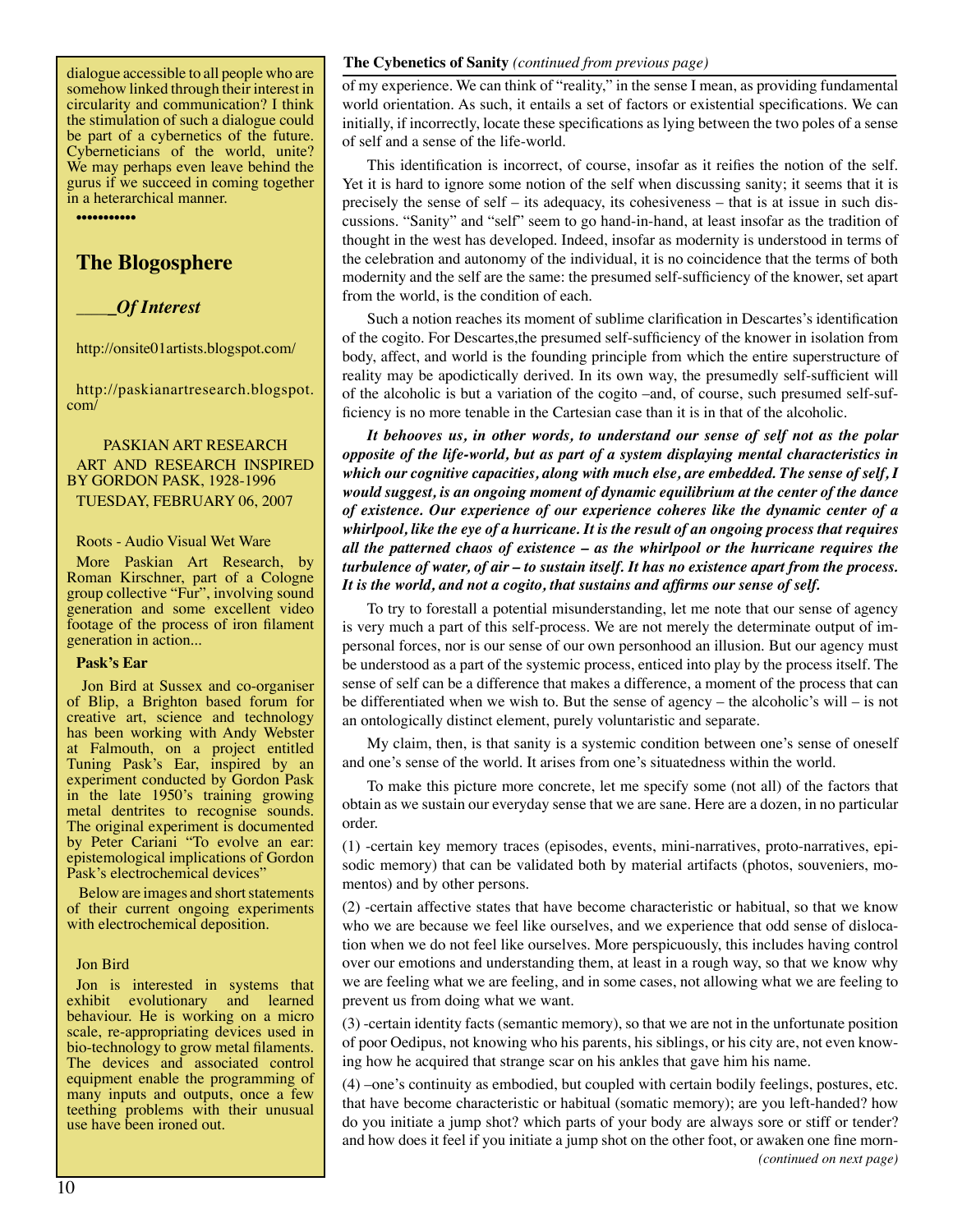#### **The Cybenetics of Sanity** *(continued from previous page)*

ing with an extremely stiff neck, or try to write with your non-dominant hand?

(5) -a familiar state of bodily well-being, of how one's own body feels to oneself (even if this sense of well-being includes morning sluggishness, sore hips, and sinus congestion). Note that this sense includes one's memory of how one felt at other times in one's life. I know who I am, in part, because I know how it felt to hitchhike across Greece with the first girl with whom I completely fell in love (even though I have not seen her for years) or how it felt to drive for lay-ups with a quickness no one else on the court could match (even though I now feel as ponderous as a hippo). Conversely, think how odd one feels when one is sick or has suffered a serious accident, that not only does one feel the condition of the sickness or the recovery from the accident, but one loses one's sense of how one felt when healthy.

(6) -repeated social validations by recognizable others, so that your friends treat you like friends, so that you are acknowledged and recognized and included.

(7) -particularly crucial in this regard are the truly important relations for most of us – lovers, close friends, families of origin, children, wives and husbands. Recall the way in which the entire world seems to shift when you learn that someone close to you in this visceral sense has been in an accident or has fallen ill, or has died.

(8) -facts of cultural memory such that one is continually re-oriented toward one's sociocultural world (is the President still named Bush? Are we still fighting a war in Iraq? What year is this anyway?)

(9) -certain modes of acting and behaving in the world, as one carries out one's projects (for instance, how do you go about the process of making a decision? how much information do you gather before you decide? how much time do you give yourself? Or, when you settle down to work, what is the routine that you tend to follow? Do you begin with the hardest tasks or the easiest? What interim goals do you set along the way? When do you allow yourself to take breaks?)

(10) -certain modes of acting and behaving in the world in terms of how one interacts with others, with a clear sense of differentiated modes of acting toward different others (how do you treat your friends? your grandmother? your brother who you resent? your other friend that you are secretly erotically attracted to? your boss? your children?)

(11) -the ability to function effectively in the world so that one is able, cybernetically, to understand the consequences of one's action, so that I can anticipate the affect of my actions on you, so that your response affirms the correctness of my anticipation – and so, when we get good at it, as we ordinarily are – my actions toward you and your response to me will be seamless, without friction, in a state of near-perfect attunement.

By way of contrast, consider the experience of being in a foreign country, and how one must re-calibrate one's behaviors with respect to one's own alien status until they are again seamless, or as seamless as possible for an outsider. We might, for instance, intentionally leave them rough so as not to seem presumptuous, understanding too much. Or consider humor as precisely the capacity to understand how these conventions of anticipatable response can be subverted.

(12) -most problematic of all, consider the ability to behave "normally" in the world, both in your own eyes and the eyes of others. Here we reach perhaps our most shaky ground, for the normal is among the most contested of terms (and implicit understandings). It has at least three distinct meanings which are usually conflated and confused: a. not abnormal, a psychological meaning; b. statistically common, a behavioral meaning; c. normative, or how one ought to behave, a moral meaning.

Deciding the range and limit of just what is "normal" is an ongoing task, and I can do little more here than point at it. The central issue is that the various significations of "normality" tend to slip into one another, and this slippage carries profound affective consequences. To take only a single example, if I ask, "is homosexuality normal?", I quickly find that merely to raise the question unearths impassioned public debate in which normality in all three senses is at play. Similarly, in all cases in which the putatively "normal" is at stake, we find ourselves continually re-negotiating the meaning of particular behaviors and beliefs to address the affective discomfort such questions always arouse.

## **REFLECTIONS**

Thanks to Ranulph Glanville, Vice-President of the ASC, we have this bit of history from the inaugural meeting of the American Society for Cybernetics in 1968. Anthropologist, Margaret Mead said in her Keynote speech:

"I should like to tell a story which I think may be useful to our new society. I went to the organizational meeting of the "Society for General Systems Theory" in Atlanta. The audience was typical, a few old men and women, five or six people who had arranged the meeting and knew exactly what they wanted to do, and a few diverse and unidentifiable characters. They were going through a perfectly stereotyped, conventional, and uninspired rigmarole. As no one knew who I was, I had an opportunity to see how cranky a new idea seems unless it is advanced by a well-known person. I suggested that, instead of founding just another society, they give a little thought to how they could use what its laws of growth and articulation with other parts of the scientific community should be. I was slapped down without mercy. Of all the silly ideas, to apply the ideas on the basis of which the society was being formed to ITSELF. I would like now to repeat this suggestion. It seems to me that in a new organization, centered upon our knowledge and interest in circular self-corrective systems and our capacity to deal with the situations to which they may be productively applied, it might be worthwhile for this combination of old and new to really consider, technically and carefully, what in thunder we are founding. How many members do we want and from what groups should they be chosen? Maybe it would be well to consider from what groups they should not be chosen. How are we going to keep from getting steadily older, so that ten years from now young men (sic) will not want to join a society of people with whom they can't communicate? How are we going to keep our communication system alive? Or should we plan for the society to die in ten years? Recognizing that one is working in new and possibly transient fields, one can set a terminal date even at inauguration."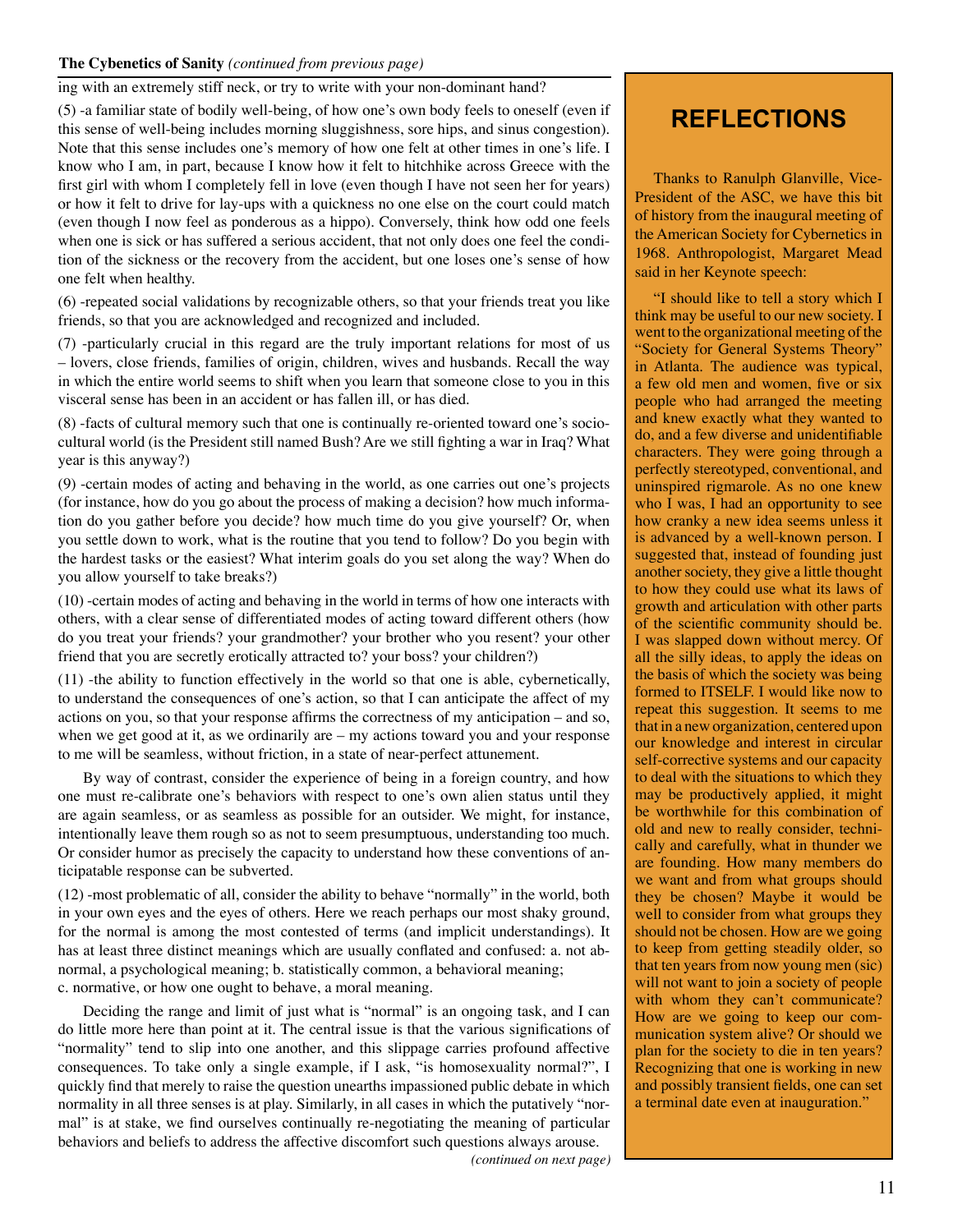#### **The Cybenetics of Sanity** *(continued from previous page)*

Earlier, I described sanity as a condition in which one seems to be both at peace with oneself, and in which one acts effectively within the world. The question of normality highlights just what it may mean "to be at peace with oneself." In the simplest case, we may recognize that a behavior or belief is not normal (in the statistical sense), yet may be normal for us, and therefore is psychologically and morally acceptable to us. Yet we may change our behavior or belief nonetheless because it may feel too uncomfortable to stand against social pressure. How many Germans became Nazis, how many Iraqis became Baathists, how many Americans acquiesced to the Iraq War, not out of deep personal conviction but simply because not to do so had a variety of unwelcome consequences? That is, if we are oriented in the world by a vast network of affiliations, then when aspects of that network themselves become sources of perturbation, an affective re-equilibration may take place that nonetheless may be cognitively dissonant. The structures of peer pressure, of prejudice, of public opinion, of fashion and trend and fad, all obey this logic.

Of course, all these factors – plus all the others I left out – recycle through the mind continually, recursively, cumulatively reminding us of who we are. *My claim is that the systemic coherence of all these factors, especially insofar as each is affirmed and re-affirmed by the others so that a vast network of mutually supported constructions is achieved, is precisely the conditon of sanity. Our most ordinary states of everydayness are sustained by a myriad web of social relations, empirical facts, cognitive constructions, memories, understandings, behaviors, affective states, bodily postures, modes of comportment, nearly all of which are either invisible or implicit.*

In contrast, insanity is the condition in which this complex is jeopardized. Clearly, if one or a few aspects of this complex become unsupportive – I find it unimaginable that we still have a President named Bush but you insist that we do, or I am told that my behavior, which I thought was amusing, was perceived by you to be offensive – there is no serious threat to my sanity, though I may question myself and change accordingly. The question of normality in one of its several forms is likely to arise. But if a critical number of the many things of my reality upon which I habitually rely – affects, behaviors, responses from others – come undone, I am likely to experience the kind of existential stress associated with so-called "nervous breakdowns," with difficulties in coping with the demands of everyday life.

The phenomenologist Maurice Merleau-Ponty, in his posthumous and unfinished work, *The Visible and the Invisible,* sought to explicate what he called " the flesh." The flesh refers to the moment of our experience in the moment of our experience. That is, it refers to the way that the world reveals itself to us, as such, in that very moment that we both perceive the world and experience our own perceiving of it. It is, in many ways, a notion congruent with how I am suggesting we think about sanity. That is, if sanity is a perennial and necessary state in which far more supports it than we can ever be aware, then the flesh is the depth of that support, sustaining us whether we notice that depth or not, but available to us whenever we wish to focus more intently on any differentiated moment of being.

Says Merleau-Ponty, "We touch here the most difficult point, that is, the bond between the flesh and the idea, between the vis

ible and the interior armature which it manifests and which it conceals." Our effort is to fix "the relations between the visible and the invisible, in describing an idea that is not the contrary of the sensible, that is its lining and depth." (p. 149)

A way of thinking about sanity is precisely to follow the flesh – the direct experience of the world – into "its lining and depth" – the invisibles that sustain it and give it meaning. To take a simple example, one might consider the way in which some experience within the world (a visible) triggers a memory (an invisible), say, a boat ride triggering a memory of other boat rides. As one wishes to, one may explore those memories. I can recall the weather, and how the chill of the morning air mixed with the black smell of diesel fumes as I stood at the stern of a ferry crossing Lake Michigan and watched the port city recede in the early fog. My memories may spread horizontally, to other early morning boat rides on ferries and canoes, to glass-bottom boat rides in Florida with my parents or to my first sailing experience, in Paul's sunfish off Long Island Sound.

More interestingly, I can take any of these memories and allow each to deepen – from the disappointing breakfast buffet on the Lake Michigan ferry, to the sense of explosive color in Florida's waters, to the tactile mixture of sun and spray on my right arm while sailing. Indeed, if I allow myself to fall into a state of reverie about any of these specific memories, further aspects of it, further details, reveal themselves. As Merleau-Ponty suggests, "The perceived world...is the ensemble of my body's routes and not a multitude of spatio-temporal individuals–The invisible of the visible. It is its belongingness to a ray of the world." (p. 247)

My sense of who I am emerges from this network of invisibles. I locate myself as the point of their intersection, where all come together, and in so doing, locate myself. Collectively, they orient me within the world. This, for me, is sanity: a condition in which one is grounded and oriented by all the invisible lines of connection, all the rays of connectedness, of connectivity, of affiliation, between oneself and one's experience, between oneself and one's world.

#### WORKS CITED

 $\frac{1}{2}$  , and the set of  $\frac{1}{2}$  , and the set of  $\frac{1}{2}$ 

Bateson, Gregory. "The Cybernetics of 'Self': A Theory of Alcoholism." IN: Steps to an Ecology of Mind. New York: Ballantine Books, 1972, pp. 309-337.

Merleau-Ponty, Maurice. "The Visible and the Invisible."Alfonso Lingis, translator . Evanston: Northwestern University Press, 1968.

*Philip Lewin teaches the humanities and writing at universities in western Michigan. His involvement with the AmericanSociety of Cybernetics grew out of his graduate work in the late 1970s. Among his primary influences at that time were studies on Jean Piaget with Ernst von Glasersfeld, summer courses with Humberto Maturana and Francisco Varela on biological epistemology, and the revelation that was his first reading of Gregory Bateson's "Steps to an Ecology of Mind." These influences continue.*

Philip Michael Lewin can be reached at: pmlewin@yahoo.com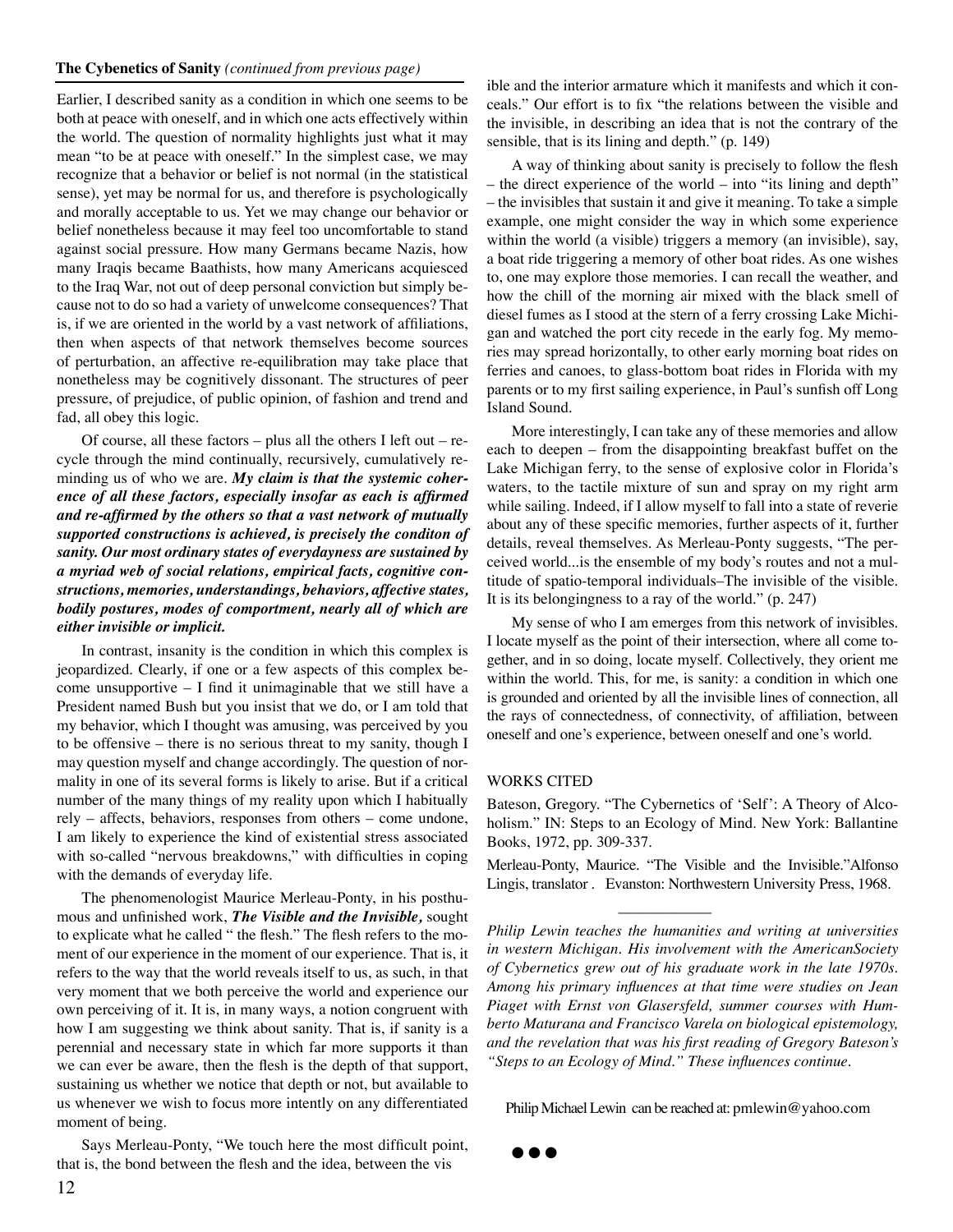# **Systems / Systemics Systems / Systemics**

#### **Third International Heinz von Foerster Congress**

#### **16.–19. November 2007**

Organized by the Heinz von Foerster Society, the Dept. of Contemporary History at the University of Vienna and the Wiener Institut für sozialwissenschaftliche Dokumentation und Methodik [WISDOM]

 With special sections on Ernst von Glasersfeld and Gordon Pask.

 In 1959 Heinz von Foerster gave a lecture On Self-organizing Systems and Their Environments which offered a linkage between apparently separated concepts system theory, cybernetics and self-organization. Subsequently von Foerster and his team at the Biological Computer Laboratory (BCL) worked on the fusion of the spheres of cognitive studies, cybernetics, computer sciences and biology. These efforts resulted in a series of ground breaking studies on living systems and under the name of Second Order Cybernetics a new integrative and systemic research program was gained. Heinz von Foerster – and with him W. Ross Ashby, Gordon Pask, Humberto Maturana, Francisco Varela, Ernst von Glasersfeld and others – then reached inter-disciplinary connections and developed pathways which until today have not been reviewed systematically and tapped to their full systemic potential

 The third Heinz von Foerster-Congress 2007 is devoted to these Foersterian cross- border and trans-disciplinary approaches and their relevance for today's discussions in the humanities, social sciences, economics, and sciences.

 Besides the main topic, Systems/Systemics, the conference offers a series of special sections on the work of founder of Radical Constructivism, Ernst von Glasersfeld, who celebrated his 90th birthday in 2007 and on the work of the cybernetician and communication theorist Gordon Pask (1928-1996) whose scientific papers are archived at the Dept of Contemporary History, University of Vienna. Following the Congress, a one-day workshop delves into some of its topics.

 **Persons intending to participate we kindly ask to register using the e-mail address:**

**hvf07.zeitgeschichte@univie.ac.at**

Albert Mueller, Karl H. Mueller

**For more information see http://www.univie.ac.at/hvf07/**

Universität Wien, Hauptgebäude

A-1010 Wien, Dr. Karl Lueger-Ring 1

heinz von foerster gesellschaft

 Will was a designer, consultant, and educator. He first worked in the early 1950's with the Bell System designing computer and operations research applications. Following his doctoral work at Carnegie Mellon University, he co-founded a business school at Leeds University (England) and created the first American STS program at the UCLA Graduate School of Management. By the late 1960's he was working to form the earliest of the highperforming open system organizations in manufacturing plants and in community

development, social and physical design. Following the civil rights riots in Los Angles he joined efforts to rebuild housing and the arts community in central Los Angeles, and continued working with marginalized groups and non-profit organizations.

 In 1979 he helped found the innovative doctoral program in Human and Organizational Systems for mid-career professionals at the Fielding Institute in Santa Barbara, a program that primarily educates through both face-to-face mentoring and using electronic communication.

Publication of Will's book, Paths of Change, established a

## **OBITUARY**



William Houston McWhinney, PhD. July 2, 1929 - April 3, 2007

new combination of analytic and expressive tools for resolving complex issues in organizations and communities. The sequel, Creating Paths of Change, made the tools particularly user friendly for change managers and consultants. An unfinished work, Grammars of Engagement, was working toward taking system theory into a new exploration of communications and conflict resolution.

 Will was chairman of the board of HealthSpan International, an organization bringing health care and telemedicine to

Tanzania. He was founding editor of the Journal of Transformative Education, past president of the Association for Humanistic Psychology, past vice-president of International Synergy, and headed his own consulting organization, Enthusion, Inc.

 He was a great teacher with a profound intellect, spirited energy and a deep heart. He was a metal sculptor with a deep appreciation for Navajo mythology and rugs. The generous gifts of his mind challenged us, his soul mentored us, and his heart danced with us. He will be greatly missed by his family, friends and colleagues.